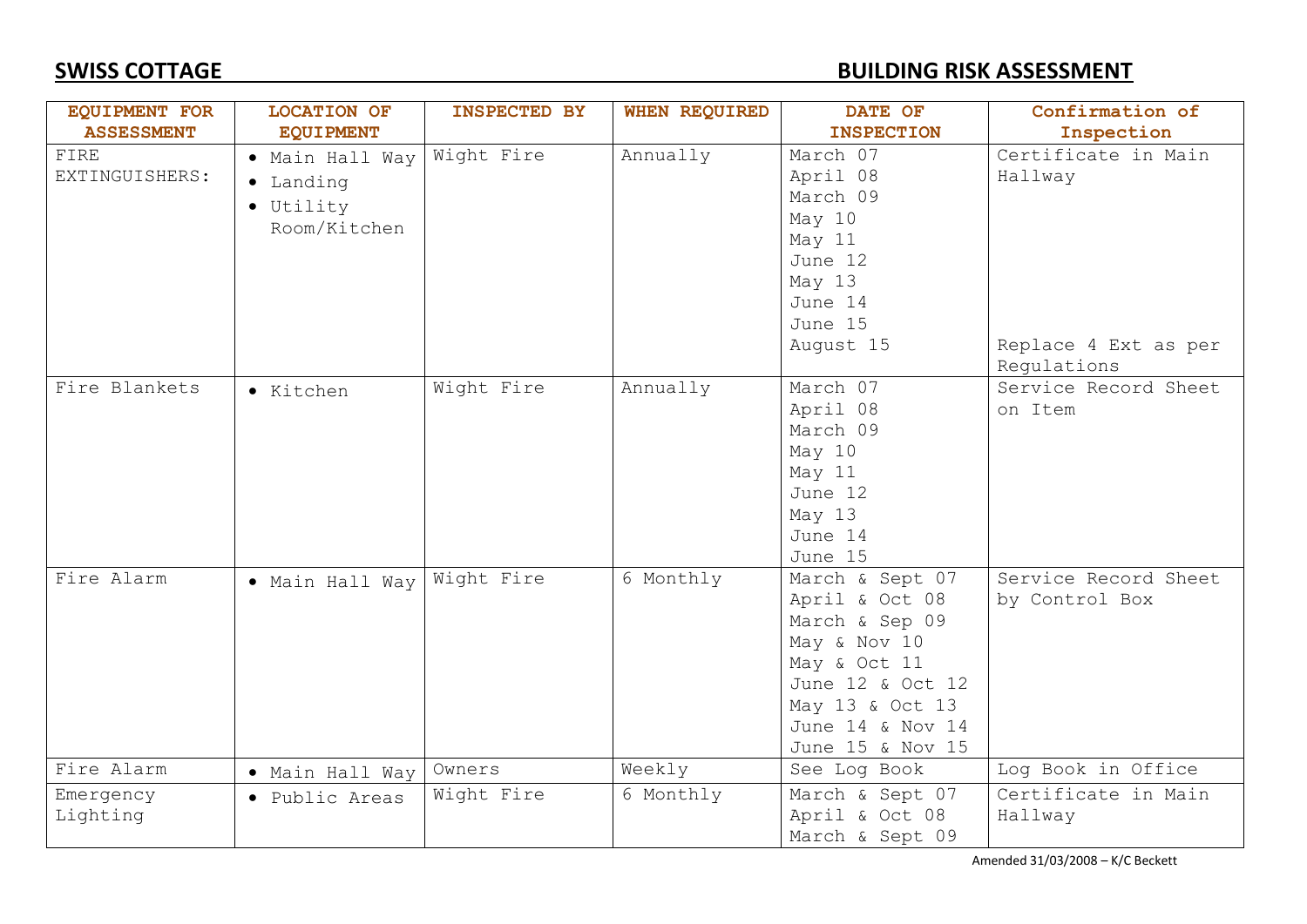| Emergency               |                             | Owners     | Monthly      | May & Nov 10<br>May & Oct 11<br>June 12 & Oct 12<br>May 13 & Oct 13<br>June 14 & Nov 14<br>June 15 & Nov 15<br>See log book                              | Log Book in Office                                                          |
|-------------------------|-----------------------------|------------|--------------|----------------------------------------------------------------------------------------------------------------------------------------------------------|-----------------------------------------------------------------------------|
| Lighting                | • Public Areas              |            |              |                                                                                                                                                          |                                                                             |
| Fire Sensors            | • Bedrooms and<br>Hall Ways | Wight Fire | Annually     | March 07<br>April 08<br>March 09<br>Jan 10<br>May & Nov 10<br>May & Oct 11<br>June 12 & Oct 12<br>May13 & Oct 13<br>June 14 & Nov 14<br>June 15 & Nov 15 | Certificate in Main<br>Hallway<br>More fire & heat<br>sensors added/updated |
| Fire Signs              | • Bedrooms and<br>Hall Ways | Owners     | At all times | Quarterly                                                                                                                                                | Log Book                                                                    |
| Fire Exit<br>Directions | Bedrooms and<br>Hall Ways   | Owners     | At all Times | Quarterly                                                                                                                                                | Log Book                                                                    |
| Fire Assembly<br>Point  | • Car Park                  | Owners     | At all Times | Quarterly                                                                                                                                                | Log Book                                                                    |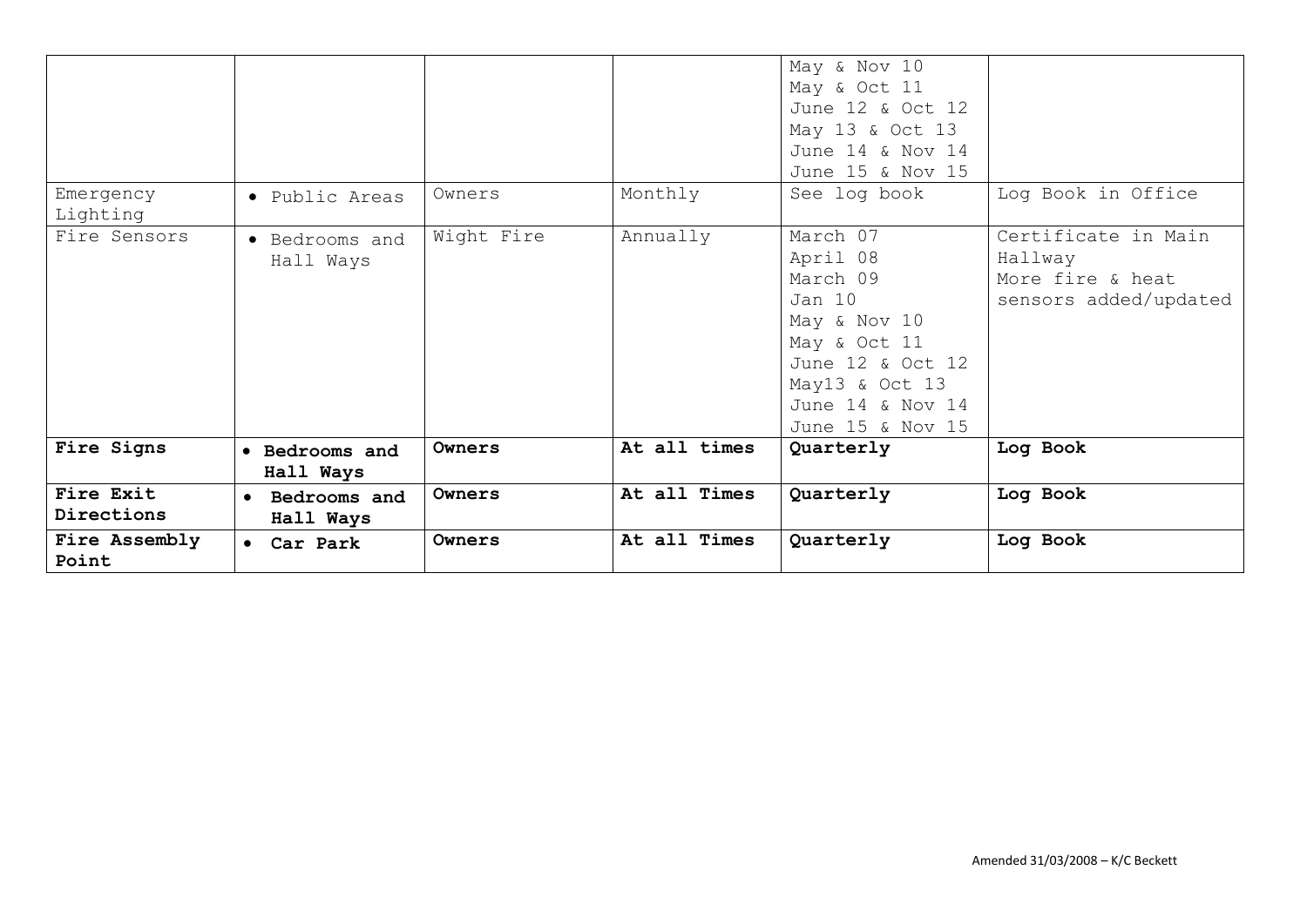### **SWISS COTTAGE BUILDING RISK ASSESSMENT**

| <b>EQUIPMENT FOR</b>                     | <b>LOCATION OF</b>            | <b>INSPECTED BY</b>                            | <b>WHEN</b>                | DATE OF                                            | Confirmation of                                                                                                                                 |
|------------------------------------------|-------------------------------|------------------------------------------------|----------------------------|----------------------------------------------------|-------------------------------------------------------------------------------------------------------------------------------------------------|
| <b>ASSESSMENT</b>                        | <b>EQUIPMENT</b>              |                                                | <b>REQUIRED</b>            | <b>INSPECTION</b>                                  | Inspection                                                                                                                                      |
| First Aid Kit                            | •Owners<br>Accommodation      | Owners                                         | At all Times               | Quarterly                                          | Log Book                                                                                                                                        |
|                                          |                               | Health &<br>Hygiene Office                     | 2 Yearly                   | October 07,08,<br>09<br>New box 2010               |                                                                                                                                                 |
| Electric<br>Sockets                      | .All Areas                    | Island PAT<br>Services                         | Annually                   | April 09<br>April 10<br>May 11<br>June 12          | Certificate of all items<br>tested                                                                                                              |
| PAT Testing<br>(all electrical<br>items) | .All Areas                    | Island PAT<br>Services                         | Annually                   | April 09<br>April 10<br>May 11<br>June $12$        | Certificate of all items<br>tested                                                                                                              |
| External<br>Lighting                     | $\bullet$ Car<br>Park/Grounds | <b>TBA</b>                                     | Annually                   | Installed April<br>08                              | Part of Refurbishment by<br>All Trades                                                                                                          |
| Gas Connections                          | <b>•Kitchen</b>               | <b>British Gas</b><br>All Trades               | Annually or<br>as required | July 07<br>May 08<br>Nov 11<br>Feb 13 & Oct 13     | Certificate<br>New Cooker & Fittings<br>Cooker & C/Heating Gas<br>Safety Record by John<br>Newsham Plumbing &<br>Heating<br>Gas IOW Safety Cert |
| Central Heating<br>Boiler                | <b>.Airing</b><br>Cupboard    | <b>British Gas</b><br>HES for BG<br>All Trades | Annually                   | July 07<br>June 08<br>April 09<br>Dec 10<br>Nov 11 | Certificate<br><b>Business Care</b><br><b>TBO</b><br>Boiler Repair<br>Gas Safety Record by<br>John Newsham Plumbing &<br>Heating                |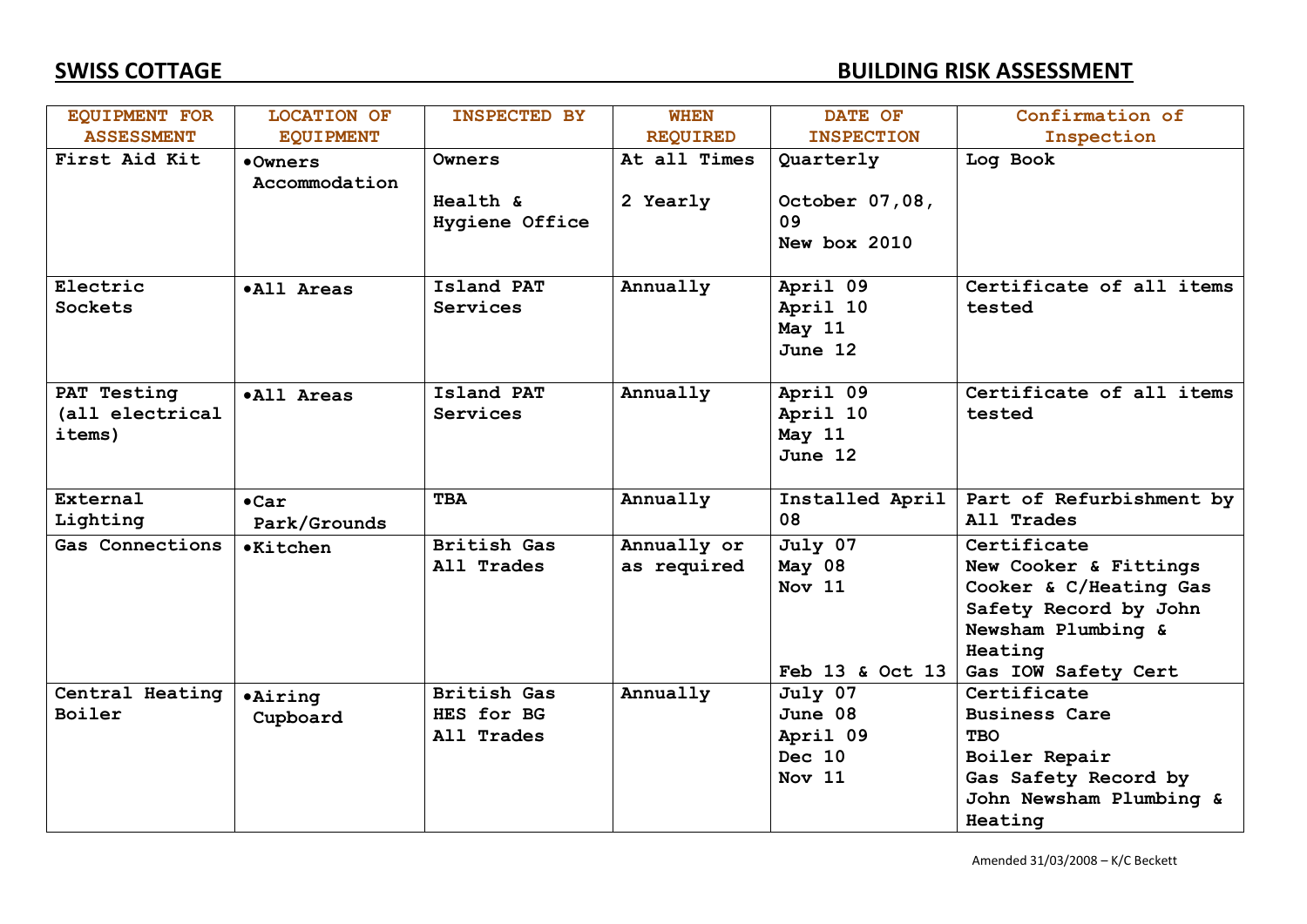|                      |                                                   |                                         |          | September 2015                 | Installed New Intergas<br>Boiler and overhauled<br>and drained system |
|----------------------|---------------------------------------------------|-----------------------------------------|----------|--------------------------------|-----------------------------------------------------------------------|
| Radiators            | .All Rooms                                        | British Gas<br>HES for BG<br>All Trades | Annually | July 07<br>June 08<br>April 09 | Certificate<br><b>Business Care</b><br><b>TBO</b>                     |
| Immersion<br>Heaters | .Loft, Airing<br>Cupboard,<br><b>Utility Room</b> | British Gas<br>HES for BG<br>All Trades | Annually | July 07<br>June 08<br>April 09 | Certificate<br><b>Business Care</b><br><b>TBO</b>                     |
| Hot Cupboard         | Kitchen                                           | Victor                                  |          | April 12                       | Replace Hot Cupboard                                                  |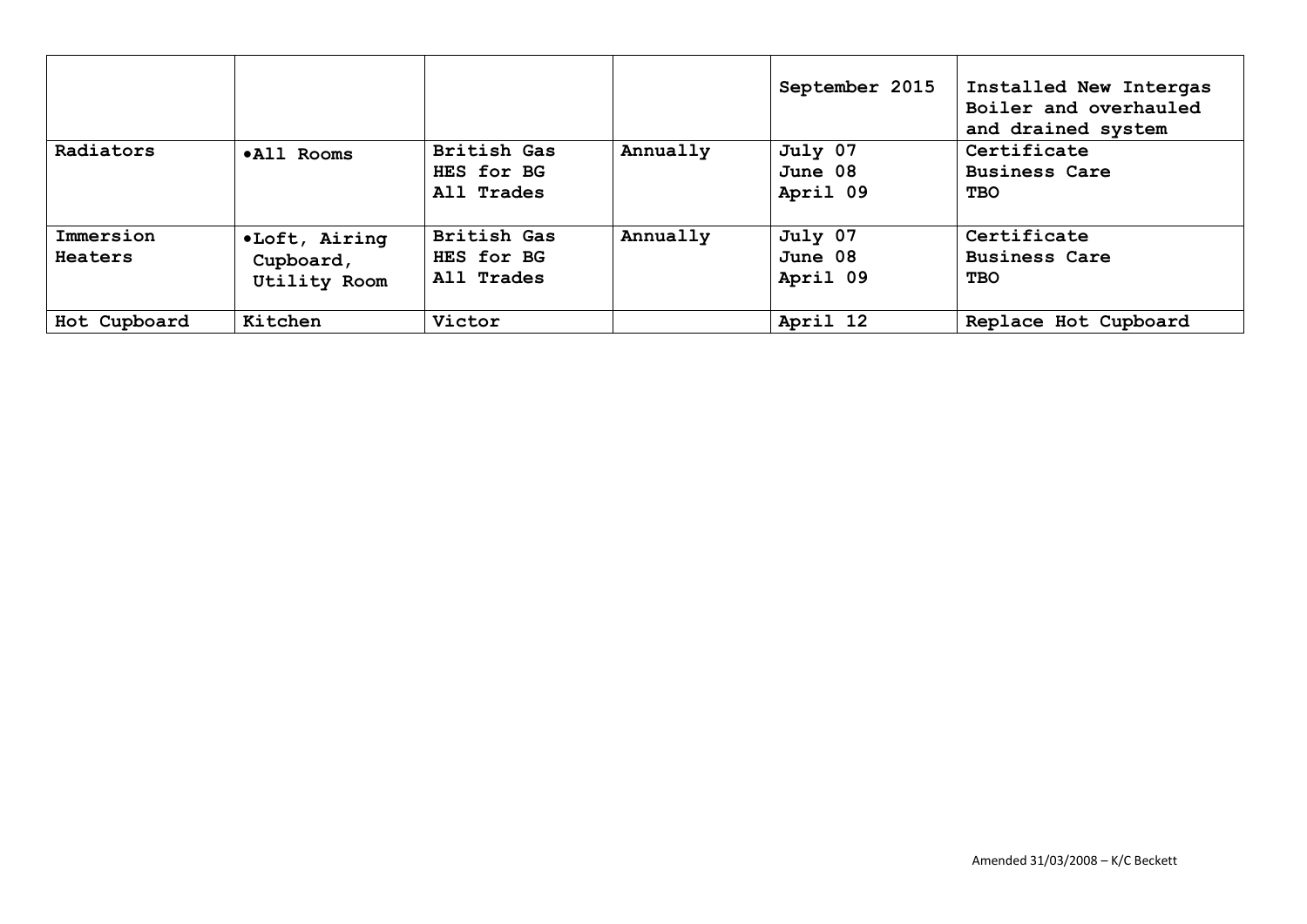| <b>EQUIPMENT FOR</b>                                                                                                         | <b>LOCATION OF</b>                                                                                                                                              | <b>INSPECTED BY</b> | <b>INSPECTION</b>             | DATE OF LAST                                                                                                                                                                                           | <b>ACTION TAKEN</b>                                                                                                                |
|------------------------------------------------------------------------------------------------------------------------------|-----------------------------------------------------------------------------------------------------------------------------------------------------------------|---------------------|-------------------------------|--------------------------------------------------------------------------------------------------------------------------------------------------------------------------------------------------------|------------------------------------------------------------------------------------------------------------------------------------|
| <b>ASSESSMENT</b>                                                                                                            | <b>EQUIPMENT</b>                                                                                                                                                |                     | <b>REQUIRED</b>               | <b>INSPECTION</b>                                                                                                                                                                                      |                                                                                                                                    |
| Windows                                                                                                                      | • All Areas                                                                                                                                                     | Owners              | Annually                      | Dec 07<br>March 08<br>Nov 08<br>Sept/Oct 13                                                                                                                                                            | Replacement of 15<br>window<br>handles/locks<br>Replacement of 25m<br>of window gasket<br>Replacement of 13<br>sealed window units |
| External Fire Exits<br>Emergency Exits<br>Locking Mechanism<br>Internal Doors<br>Self Closure<br>Handles/Locks<br>Door Stops | · Main<br>Entrance<br>• Dining Room<br><b>Utility Room</b><br>Owners<br>$\bullet$<br>Garden<br>· All Bedrooms<br>All Public<br>$\bullet$<br><b>Access Areas</b> | Owners<br>Owners    | Annually<br>Annually          | Dec 07<br>March 08<br>April 09<br>April 10<br>May 11<br>May 12<br>April 13<br>March 14<br>March 15<br>Dec 07<br>March 08<br>April 09<br>Jan 10 & May 11<br>June 12<br>April 13<br>March 14<br>March 15 | Replaced handles<br>Cleaned closures<br>Replaced door stops<br>Intumescent Strips                                                  |
| Flooring<br>•Cleaning<br>$\bullet$ Condition                                                                                 | All Areas<br>• All Bedrooms                                                                                                                                     | Owners<br>Chem. Dry | Weekly<br>Ongoing<br>Annually | December 07<br>July 08<br>July 09<br><b>Jan 10</b>                                                                                                                                                     | Replaced carpet<br>Washed & Cleaned<br>Washed & Cleaned<br>Replaced Dining,<br>Lounge and all<br>common areas                      |

Amended 31/03/2008 – K/C Beckett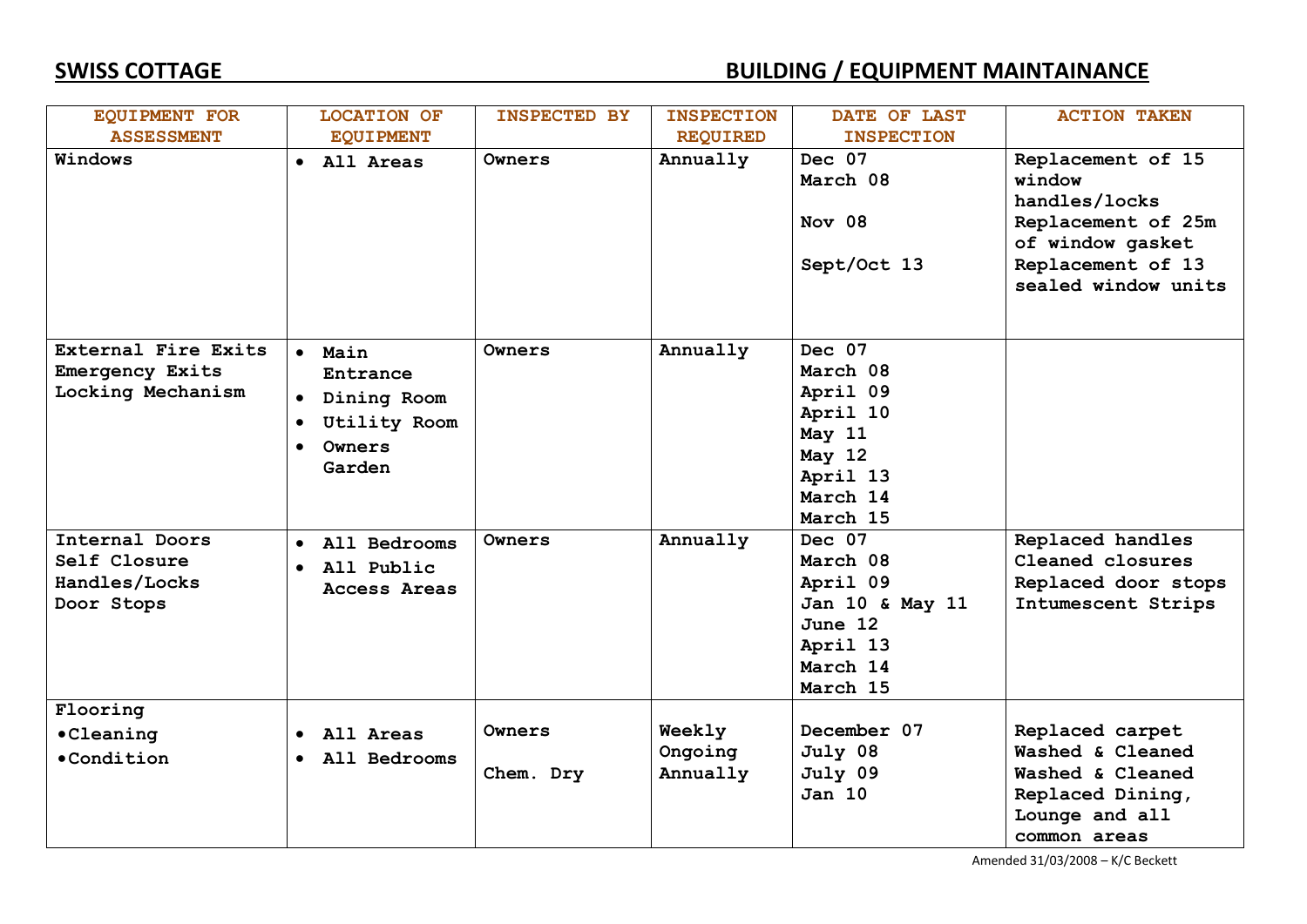|                       |            |                |          | May 11            | Washed & Cleaned    |
|-----------------------|------------|----------------|----------|-------------------|---------------------|
|                       |            |                |          |                   | all bedrooms        |
|                       |            |                |          | September 12      | Washed & Cleaned    |
|                       |            | Clean N Dry    |          | July & Oct 13     | all bedrooms        |
|                       |            |                |          | Oct 14            | Washed by Owners    |
|                       |            |                |          | Oct 15            | Washed by Owners    |
| Woodwork/Furnishings  |            |                |          |                   |                     |
| <b>Beds</b>           | • Bedrooms | Owners         | Annually | December 07       | Replaced Single     |
|                       |            | Dreams         |          | Apr to Jun 10     | Double Bed frames   |
|                       |            | Wakes Store    |          | Sept12            | Replaced 5 Double   |
|                       |            |                |          |                   | beds with Faux      |
|                       |            |                |          |                   | Leather Beds        |
|                       |            |                |          |                   |                     |
| <b>Bunk Beds</b>      | • Bedrooms | Dreams         |          | April 11          | All Bunk beds       |
| Mattresses (Source 5) |            | Dreams         |          | December 07       | Replaced            |
|                       | • Bedrooms |                |          | December 07       | Additional          |
|                       |            |                |          | April 10          | replacements        |
|                       |            | Solent Beds    |          | April 12          | Double Mattress     |
|                       |            |                |          | March 13 & Sep 13 | 2 Double Mattresses |
|                       |            |                |          |                   |                     |
| Chairs                |            | City Furniture |          | August 12         | Replaced with Faux  |
|                       |            |                |          |                   | Leather bedroom     |
|                       |            |                |          |                   | chairs              |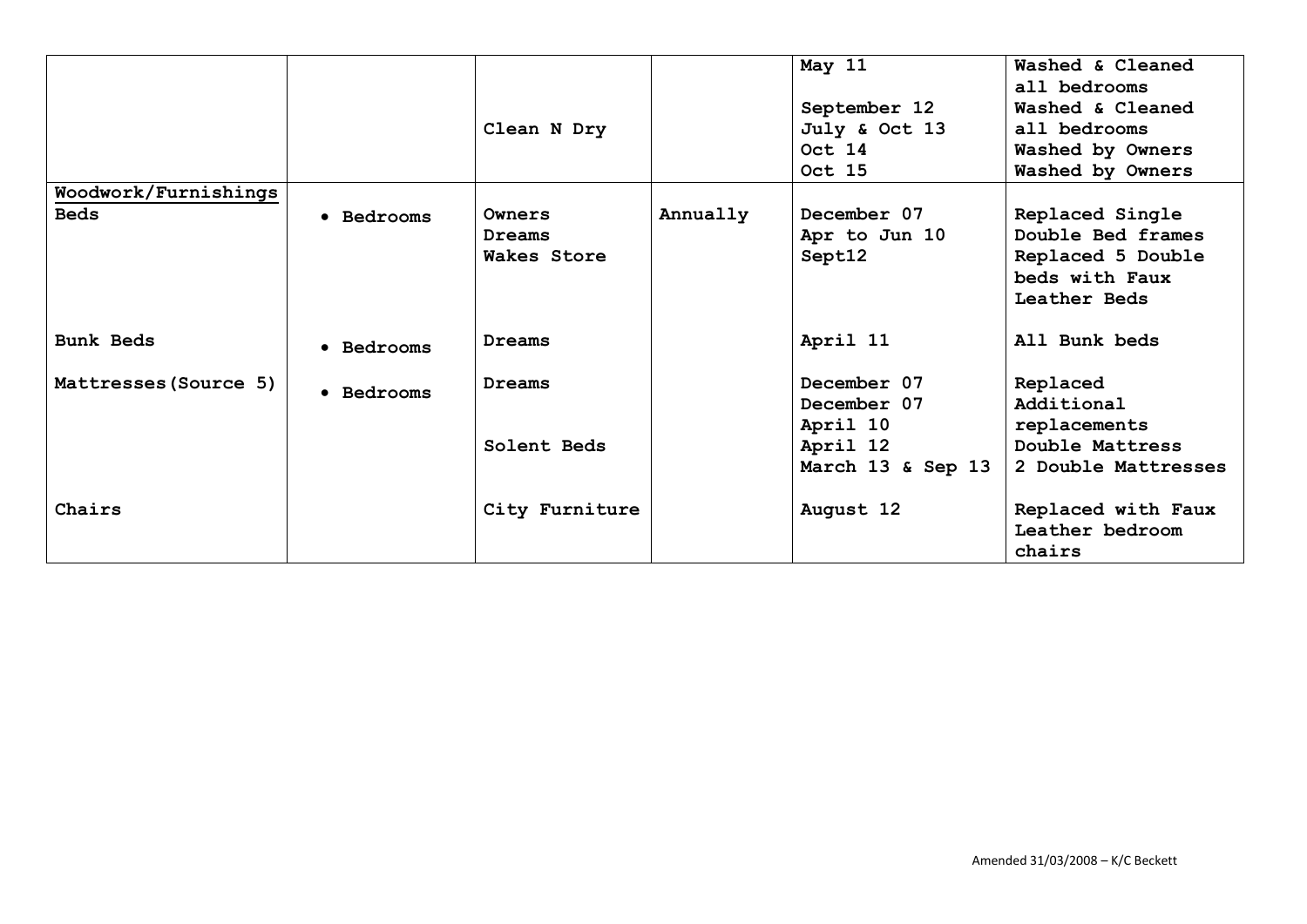| <b>EQUIPMENT FOR</b>                                                    | LOCATION OF EQUIPMENT         | <b>INSPECTED BY</b>  | <b>INSPECTION</b>     | DATE OF LAST                                                                                    | <b>ACTION REQUIRED</b>                                                                                                                                                                                                                               |
|-------------------------------------------------------------------------|-------------------------------|----------------------|-----------------------|-------------------------------------------------------------------------------------------------|------------------------------------------------------------------------------------------------------------------------------------------------------------------------------------------------------------------------------------------------------|
| <b>ASSESSMENT</b>                                                       |                               |                      | <b>REQUIRED</b>       | <b>INSPECTION</b>                                                                               |                                                                                                                                                                                                                                                      |
| Furnishings                                                             | • All Areas                   | Owners               | Ongoing               | Dec 07                                                                                          | Check in good order                                                                                                                                                                                                                                  |
| Coat/Foot Racks                                                         | Entrance Hall<br>All Bedrooms |                      | Ongoing               | Dec 07                                                                                          | <b>Tightened loose</b><br>Coat hooks                                                                                                                                                                                                                 |
| <b>Extractor Fans</b>                                                   | • Kitchen                     | Owners               | Annually              | Feb 07<br>April 09<br>April 10<br>May 11<br>April 12<br>April 13<br>March 14<br>March 15        | Stripped and<br>cleaned weekly                                                                                                                                                                                                                       |
| Plumbing                                                                | • Bathrooms/Kitchen           | Owners<br>All Trades | Quarterly<br>Annually | Dec 07<br>Dec 07<br>July 10<br>May 11<br><b>Jan 12</b><br>October 12<br>October 13<br>August 15 | Room $1 \& 6$<br>refurbished<br>All other bathrooms<br>updated<br>Refit Double Walk<br>In Shower in Room 2<br>New Kitchen Taps<br>Re Grout Showers<br>and replace Shower<br>Kits & Mastic<br>Replace Power<br>Shower & WC in Room<br>9 main bathroom |
| Freezers<br>• Temperature<br>• Hygiene<br>• Food Storage<br>• Condition | • Kitchen/Dry Store           | Owners               | Daily                 | Bought one<br>more new<br>Freezer<br>Oct 08                                                     | To keep clean,<br>temperature record<br>sheet. Food stored<br>separately to<br>prevent<br>contamination                                                                                                                                              |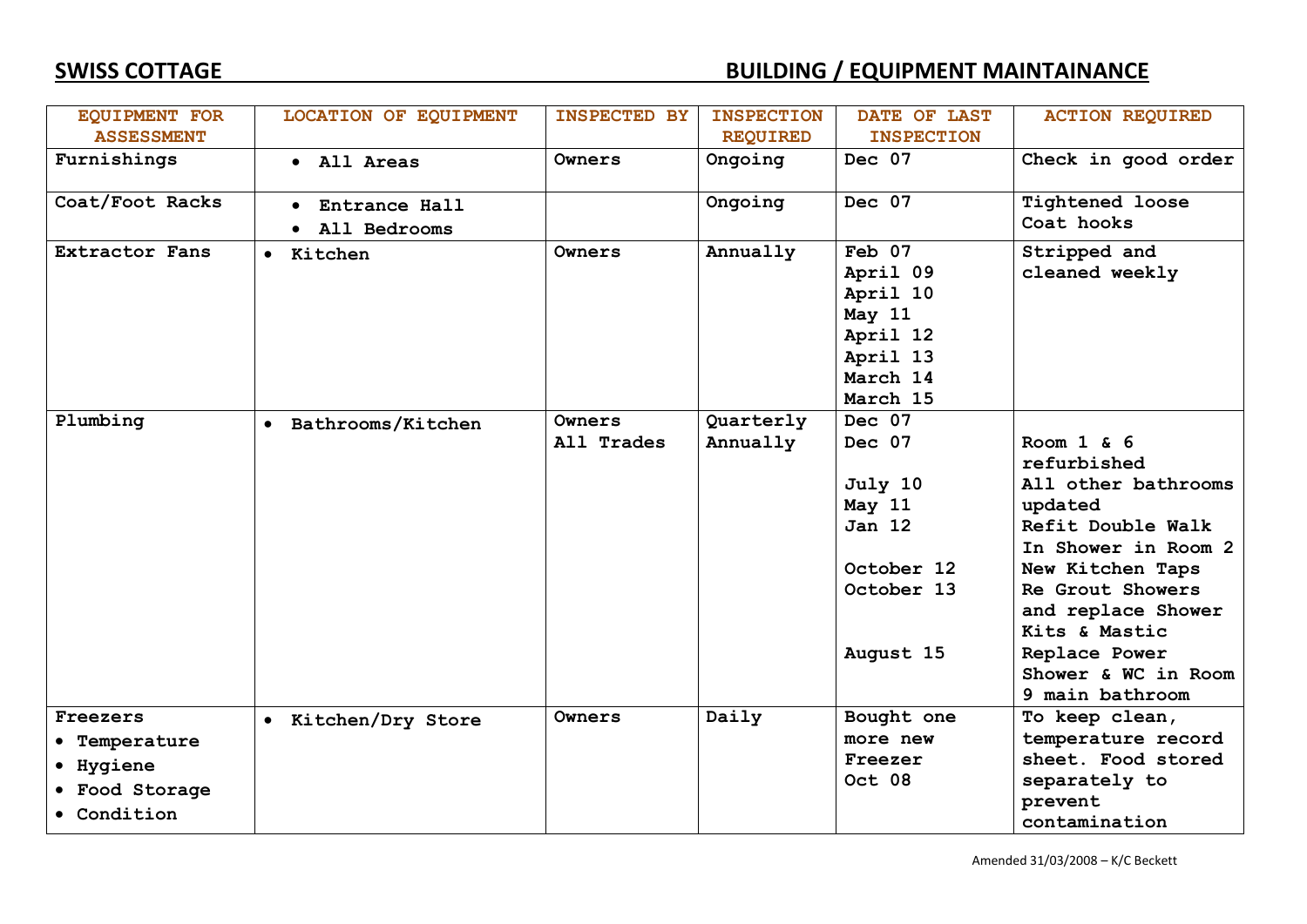| Fridge | Kitchen | Owners | Daily | Bought two new   Maintain temp  |                     |
|--------|---------|--------|-------|---------------------------------|---------------------|
|        |         |        |       | Fridges Oct 08   control sheet. |                     |
|        |         |        |       |                                 | Check food stored   |
|        |         |        |       |                                 | on correct shelves. |
|        |         |        |       |                                 | Clean daily. Check  |
|        |         |        |       |                                 | expiry dates        |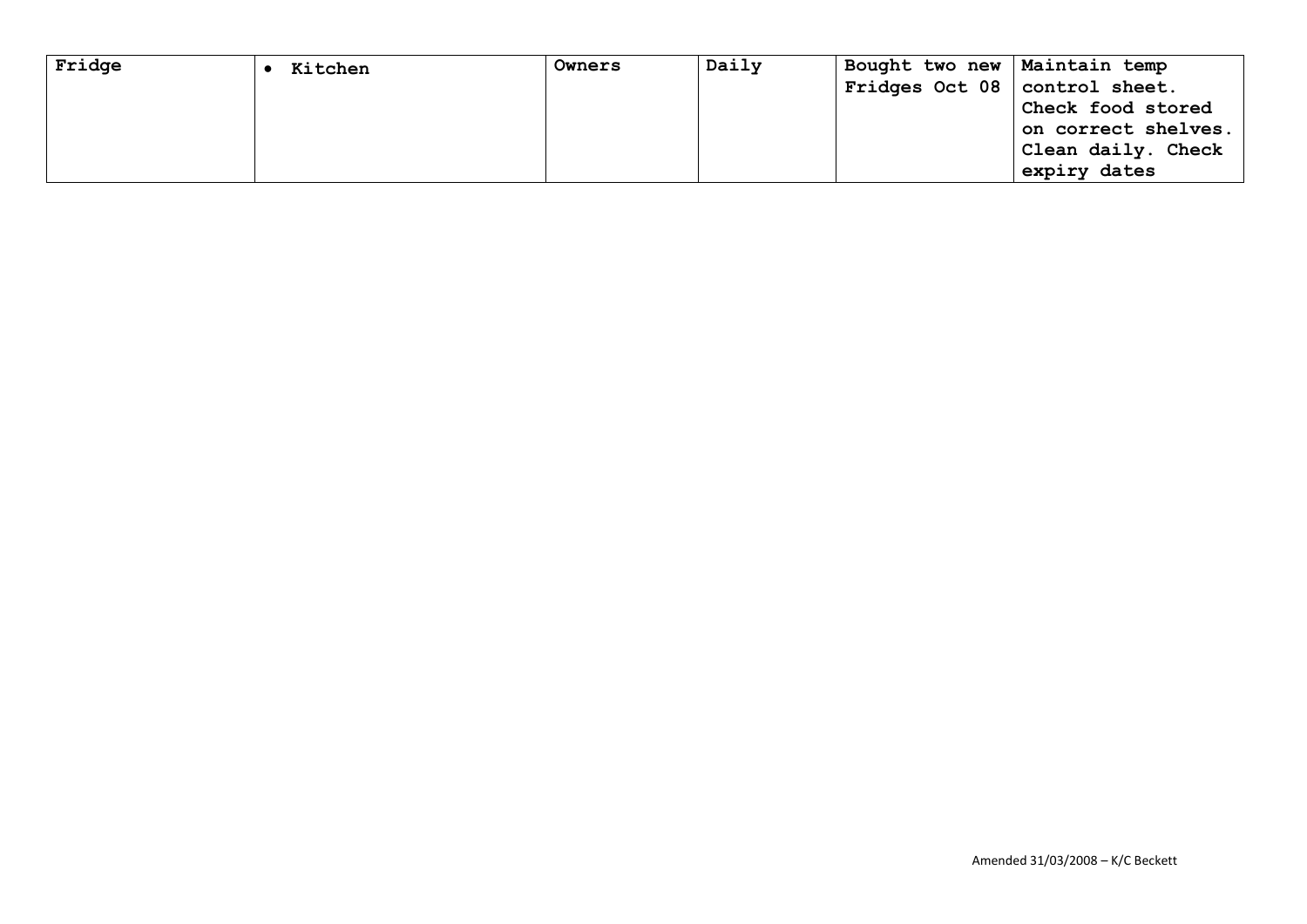| <b>EQUIPMENT FOR</b> | <b>LOCATION OF</b> | <b>INSPECTED BY</b> | <b>INSPECTION</b> | DATE OF LAST        | <b>ACTION REQUIRED</b>                   |
|----------------------|--------------------|---------------------|-------------------|---------------------|------------------------------------------|
| <b>ASSESSMENT</b>    | <b>EQUIPMENT</b>   |                     | <b>REQUIRED</b>   | <b>INSPECTION</b>   |                                          |
| Mini Fridge          | Bar                | Owner               | Daily             | Ongoing             | Check temperature, check<br>dates. Clean |
|                      |                    |                     |                   | May 08              | Bought 2 more to store                   |
|                      |                    |                     |                   |                     | Alcohol & Cans                           |
|                      |                    |                     |                   | August 10           | Replace one broken fridge                |
| Mini Fridges         | <b>Bedrooms</b>    | Owner               | Daily/Weekly      | April 11            | Install new Fridges                      |
| Linen                | All Rooms          | Owners              | Ongoing           | All replaced        | Check condition of linen,                |
|                      |                    |                     |                   | between June-       | replaced flat sheets to                  |
|                      |                    |                     |                   | Dec 08              | fitted sheets.                           |
|                      |                    |                     |                   | More June10 &       |                                          |
|                      |                    |                     |                   | April 11            |                                          |
|                      |                    |                     |                   | Dec 12              |                                          |
|                      |                    | Clarendon           | Weekly            | Ongoing             | Wash all linen/towels on                 |
|                      |                    | Laundry<br>Services |                   |                     | hot wash weekly                          |
|                      |                    |                     |                   | Dec 08              | New Towels                               |
|                      |                    |                     |                   | July 09             |                                          |
|                      |                    |                     |                   | April 12            |                                          |
| Dining Room Tables   | Dining Room        | Owners              | Ongoing           |                     | Ensure table linen clean &               |
| & Chairs             |                    |                     |                   |                     | changed & set to allow                   |
|                      |                    |                     |                   |                     | free flow and not                        |
|                      |                    |                     |                   |                     | congested.                               |
|                      |                    |                     |                   | June 09             | Bought 4 new tables and 10               |
|                      |                    |                     |                   |                     | chairs to replace older                  |
|                      |                    |                     |                   |                     | ones used for Schools                    |
|                      |                    | City                |                   | August 12           | Replace chairs with modern               |
|                      |                    | Furniture           |                   |                     | High Back Faux leather                   |
|                      |                    |                     |                   |                     | Dining Chairs & Tables                   |
|                      |                    | Mellcrest           | Annually          | Dec 08 & July<br>09 | Bought more table linen,<br>napkins etc  |

Amended 31/03/2008 – K/C Beckett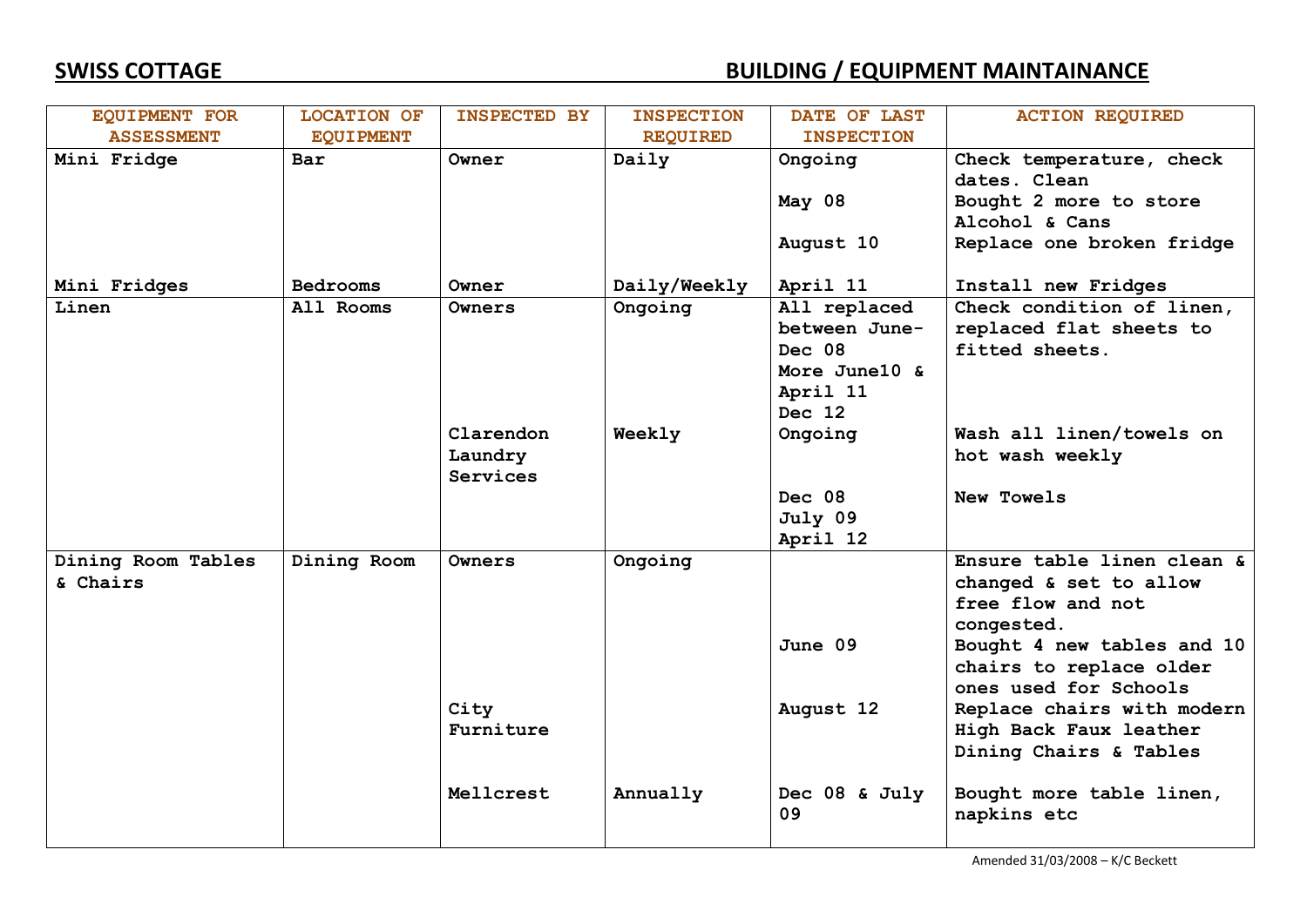| <b>EQUIPMENT FOR</b> | <b>LOCATION OF</b> | <b>INSPECTED</b> | <b>INSPECTION</b> | DATE OF LAST      | <b>ACTION REQUIRED</b>       |
|----------------------|--------------------|------------------|-------------------|-------------------|------------------------------|
| <b>ASSESSMENT</b>    | <b>EQUIPMENT</b>   | <b>BY</b>        | <b>REQUIRED</b>   | <b>INSPECTION</b> |                              |
| Cutlery              | Dining Room        | Owners           | Ongoing           | Replaced for new  | Ensure clean and sterilised  |
| Crockery             |                    |                  |                   | October 08        | after each use. Ensure no    |
| Glassware            |                    |                  |                   |                   | chips on crockery/glassware, |
|                      |                    |                  |                   |                   | replace as required          |
|                      |                    |                  |                   | June 12           | New Square Dining Plate sets |
| Glassware            | Bar                | Owners           | Ongoing           |                   | Ensure clean and sterilised  |
|                      |                    |                  |                   |                   | after each use.              |
|                      |                    |                  |                   |                   | Replaced Wine Glasses.       |
|                      |                    |                  |                   | Nov 08            |                              |
| Car Park             | Front of           | Owners           | Ongoing           | Lines repainted   | Clearly mark parking spaces. |
|                      | premises           |                  |                   | Nov 08, June 10 & | Check ground for loose       |
|                      |                    |                  |                   | May 11            | chippings/weeds.             |
|                      |                    |                  |                   |                   | To avoid cars parking across |
|                      |                    | Council          | November 08       | Access Protection | entrance to property         |
|                      |                    |                  |                   | Bars painted      | Improve Turning circle       |
|                      |                    |                  |                   | Dec 08, May 11    |                              |
|                      |                    |                  |                   | June 10           |                              |
| Gardens              | Front of           | Owners           | Ongoing           | Fencing Repainted | Ensure clear of weeds and    |
|                      | premises           |                  |                   | Annually          | rubbish. Pressure washes all |
|                      |                    |                  |                   |                   | surfaces. Replace flowers &  |
|                      |                    |                  |                   | May 13            | hanging baskets every spring |
|                      |                    |                  |                   |                   | & winter. To display a good  |
|                      |                    |                  |                   |                   | floral welcome on arrival.   |
|                      |                    |                  |                   | Oct 13            | Landscaped Front Borders &   |
|                      |                    |                  |                   |                   | trees and re- stoned         |
|                      |                    |                  |                   |                   | Replaced 6 Fence panels      |
|                      |                    |                  |                   |                   | posts & trellis to the left  |
|                      |                    |                  |                   |                   | side of the property         |
| Slate Tiles          | Roof               | Abbey            | Every 5           | April 13          | Scrub, Clean Pressure wash   |
|                      |                    | Roofing          | Years             |                   | and Fungicide Slate roof     |
|                      |                    |                  |                   |                   |                              |
|                      |                    |                  |                   |                   |                              |